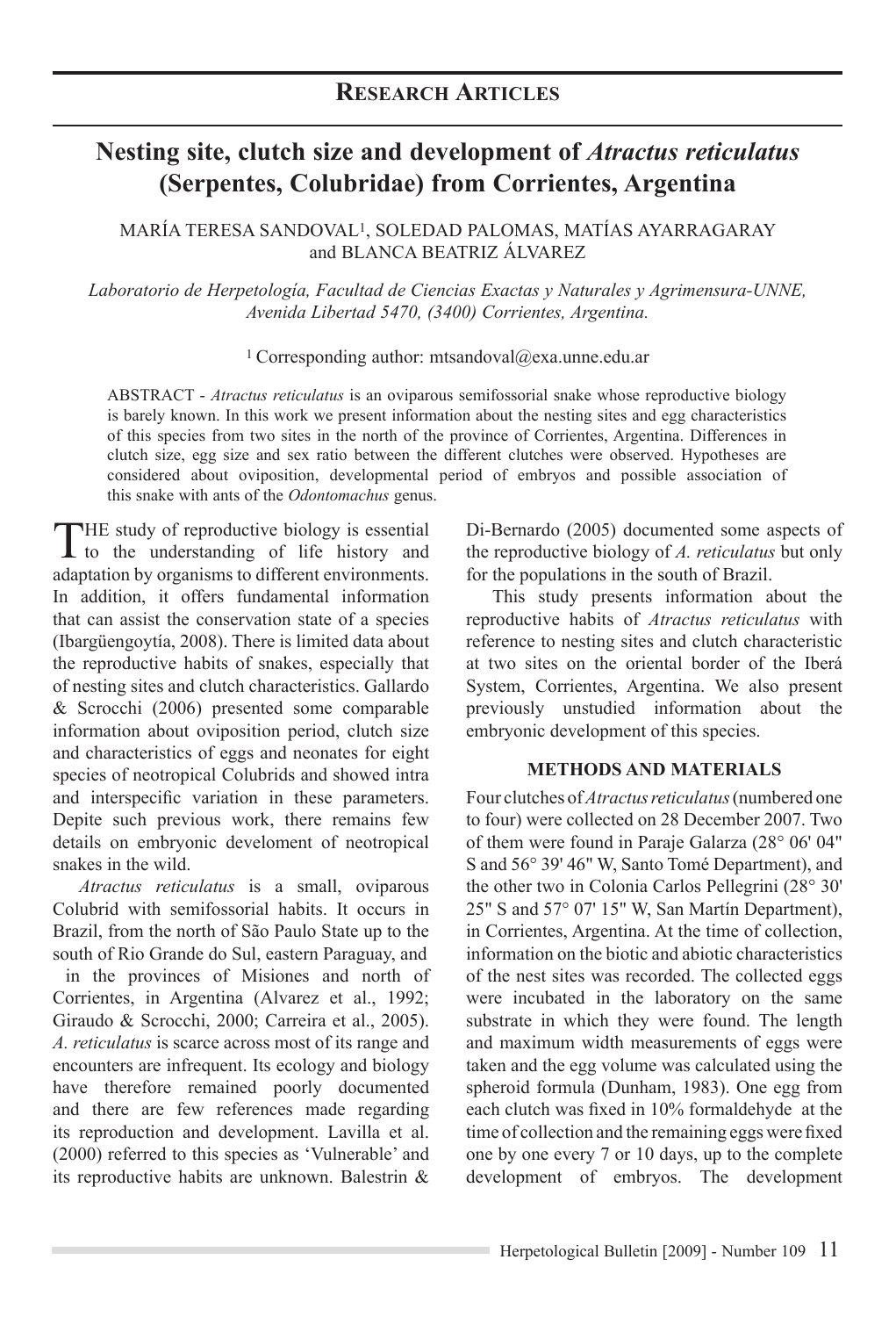| <b>Clutch</b> | <b>Site</b>            | UNNEC N° |   | <b>Clutch Diameter</b> | <b>EGGS</b><br><b>Diameter</b> | Egg volume<br>Size Length (mm) Width (mm) average (mm <sup>3</sup> ) collection $\delta$ $\varphi$ ples | DS on day Sex-ratio Sam- | <b>EMBRYOS</b> |                |     |
|---------------|------------------------|----------|---|------------------------|--------------------------------|---------------------------------------------------------------------------------------------------------|--------------------------|----------------|----------------|-----|
|               | Cnia C. Pelleg. 10.123 |          | 3 | 35.5                   | 11.8                           | 2599.36                                                                                                 | E. 35                    |                |                |     |
|               | Pie. Galarza           | 10.124   | 6 | 26.7                   | 12.6                           | 2214.34                                                                                                 | E. 34                    |                | $\overline{4}$ | - 6 |
|               | Pie. Galarza           | 10.125   | 8 | 24.4                   | 12.4                           | 1961.54                                                                                                 | E.26                     | 6              |                |     |
|               | Pie. Galarza           | 10.126   | 8 | 23.1                   | 12.4                           | 1843.80                                                                                                 | E. 31                    |                |                |     |

**Table 1**. Details of clutches and embryos of *Atractus reticulatus*.

stage (DS) of embryos was estimated according to Zehr (1962). Embryo sex was determined by the presence/absence of hemipenis. Taxonomic identification was recorded from scale pattern of the advanced embryos. The analyzed embryos were deposited in the Herpetological Collection of the Universidad Nacional del Nordeste, Corrientes, Argentina (UNNEC).

#### **RESULTS**

#### **Nesting Site**

The landscape of both collection sites, Paraje Galarza and Colonia Carlos Pellegrini was characterised by a high degree of anthropogenic modification. This disturbance included grassland degraded by cattle, zones with plantation *Eucalyptus* spp. plantation and zones with scattered, felled tree-trunks and/or scrap. The eggs of *Atractus reticulatus* were found below *Eucalyptus* spp. trunks and were, in all cases, found inside anthills made by *Odontomachus* sp. (Formicidae: Ponerinae). The humidity recorded in the anthills varied between 40-50% and the temperature ranged from 27.4-27.8°C. Outside the anthills the ambient temperature was 32°C.

#### **Clutch Characteristics**

Table 1 summarises the information gathered. The eggs were found in groups, buried, or half buried in the substratum, cemented together at the margins or by the ends (Fig. 1). They were whitish in colour and had an elliptical form with a major average diameter of 25.3 mm and a minor average diameter of 12.4 mm. The average egg volume was 2079.8 mm3. Egg volume was variable within clutches  $(SD \pm 269.02, \pm 200.66, \pm 587.85$  for clutches # 2, 3 and 4 respectively) and between clutches (SD  $\pm$ 322.56) (see Table 1).

#### **Embryo Development**

The development stage (DS) of embyos was variable between clutchs. The embryos of clutch # 3 presented the least degree of development (DS 26) at the time of collection. Those in clutch #4 were in intermediate stages (DS 31), whereas embryos of clutches  $# 1$  and 2 were in the final stages of ontogenic development (DS 34 and DS 35, respectively). These embryonic stages were identified following morphologic characters according to Zehr (1962):

DS 26: maxillary and mandibulary processes clearly visible; external naris not yet formed, hemipenis anlagen present in male embryos, and trunk coils five and a half (Fig. 2).

DS 31: scales visibles on the trunk but absent on the head, lateral flank muscles of the trunk separated from the thin ventral body wall.

DS 34: lateral trunk muscle sheets have met along the ventral mideline in to the heart region, body pigmentation absent.

DS 35: body pigmentation visible but pattern not well developed, scales visible around the eyes and mouth, trunk muscles completely fused at the ventral midline, except on the region of the umbilical cord (Fig. 3).

The embryos of clutch  $# 4$  incubated in the laboratory reached DS 37, which is considered close to hatching, by 23 January. These embryos showed little content of yolk and clearly exhibited the scale / pigmentation pattern that is typical of adult *Atractus reticulatus* (Fig. 4). The male-female ratio of embryos was variable in and between clutchs, exhibiting no clear pattern in this parameter.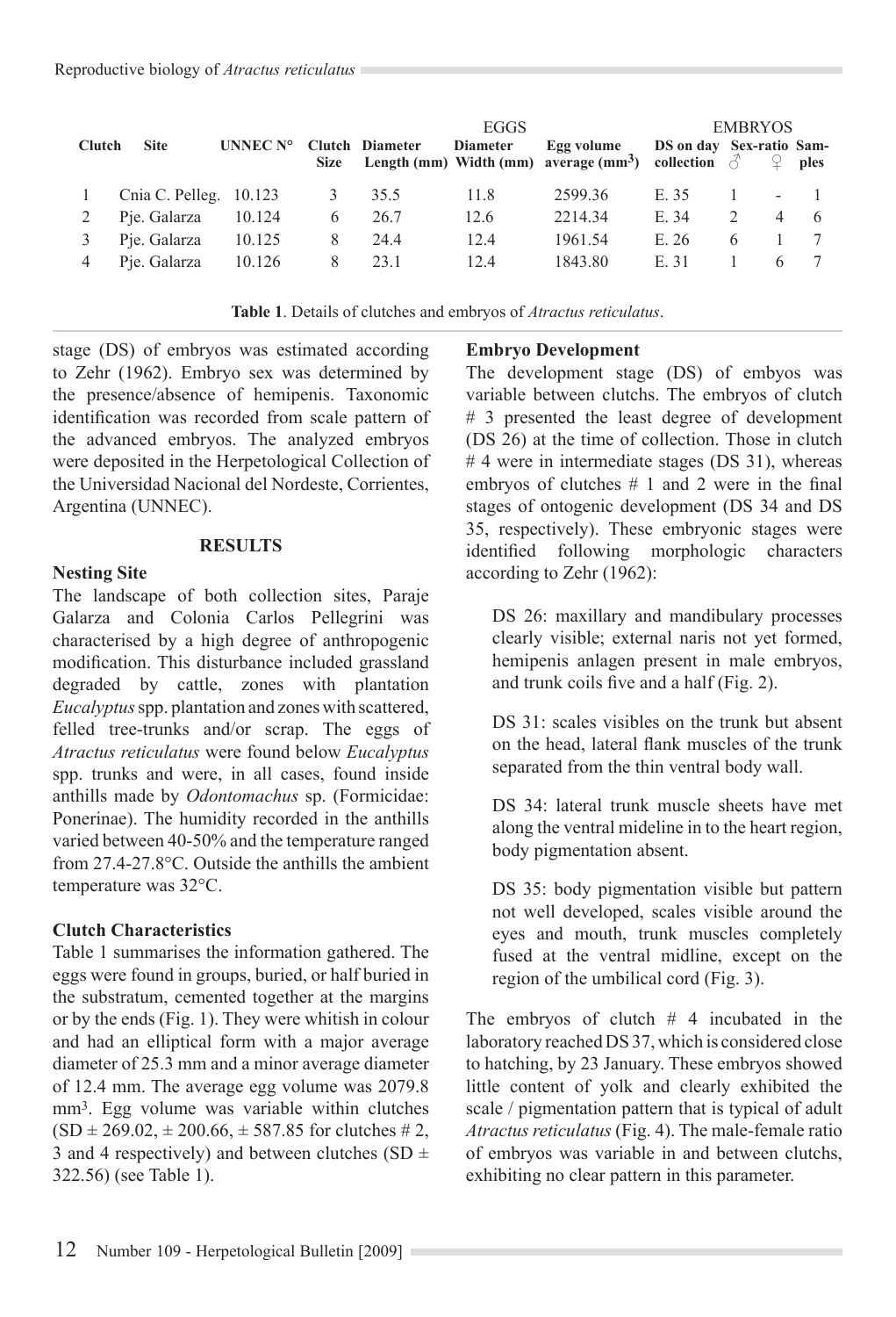

**Figure 1.** *Atractus reticulatus* clutch in *Odontomachus* sp. ant nest.

## **DISCUSSION**

Reptile clutch sizes can be divided into two basic types; variable or invariable (Kratochvil & Kubicka, 2007). In the former, the number of eggs depends on the size of the female and/or the environmental conditions, whereas in the latter the females produce a constant number of eggs (Kratochvil & Kubicka, op.cit.). According to Gallardo & Scrocchi (2006), the clutch size of some Colubrids is variable between conspecific individuals. Balestrin & Di-Bernardo (2005) proposed a case of low fertility for *Atractus reticulatus* on the basis of a number of the vitellogenic follicles in mature females (2-6) and the number of eggs in pregnant females (1-3). This may relate to the small size and fossorial habits of this species. Herein we report a minimal clutch size of 3 eggs and a maximum of 8 eggs, which clearly expands the known clutch size for *A. reticulatus*.

In many species of reptiles the size of a female and the clutch size are often positively correlated (Ford & Seigel, 1989). Sinervo & Licht (1995) compared three populations of *Uta stansburiana*



**Figure 2.** *Atractus reticulatus* embryo at development stage 26.

and observed that females that lay large eggs tended to produce small clutches. Our data shows differences in the clutch size and egg volume among clutches of *Atractus reticulatus*. These variations could be related to differences in female size, suggesting variable fertility with a negative relationship between egg number and egg size per clutch.

The majority of oviparous reptiles retain eggs in the oviduct for approximately half of ontogenetic development (Shine, 1983). Nevertheless, embryonic retention in Squamata is a generalised condition and it has been stated that this circumstance has favoured the evolution and extension of viviparity in this clade (Shine, 1995). Studies on the embryonic development of *Liolaemus tenuis tenuis* (Lemus et al., 1981) and *Polychrus acutirostris* (Alvarez et al., 2005) have reported embryos in DS 27 on the first day of oviposition. A study of oviductal eggs of the snake *Mastigodryas bifossatus* has revealed that development occurs inside the uterus, at least up to DS 18 (pers. obs.). The snakes *Clelia rustica* and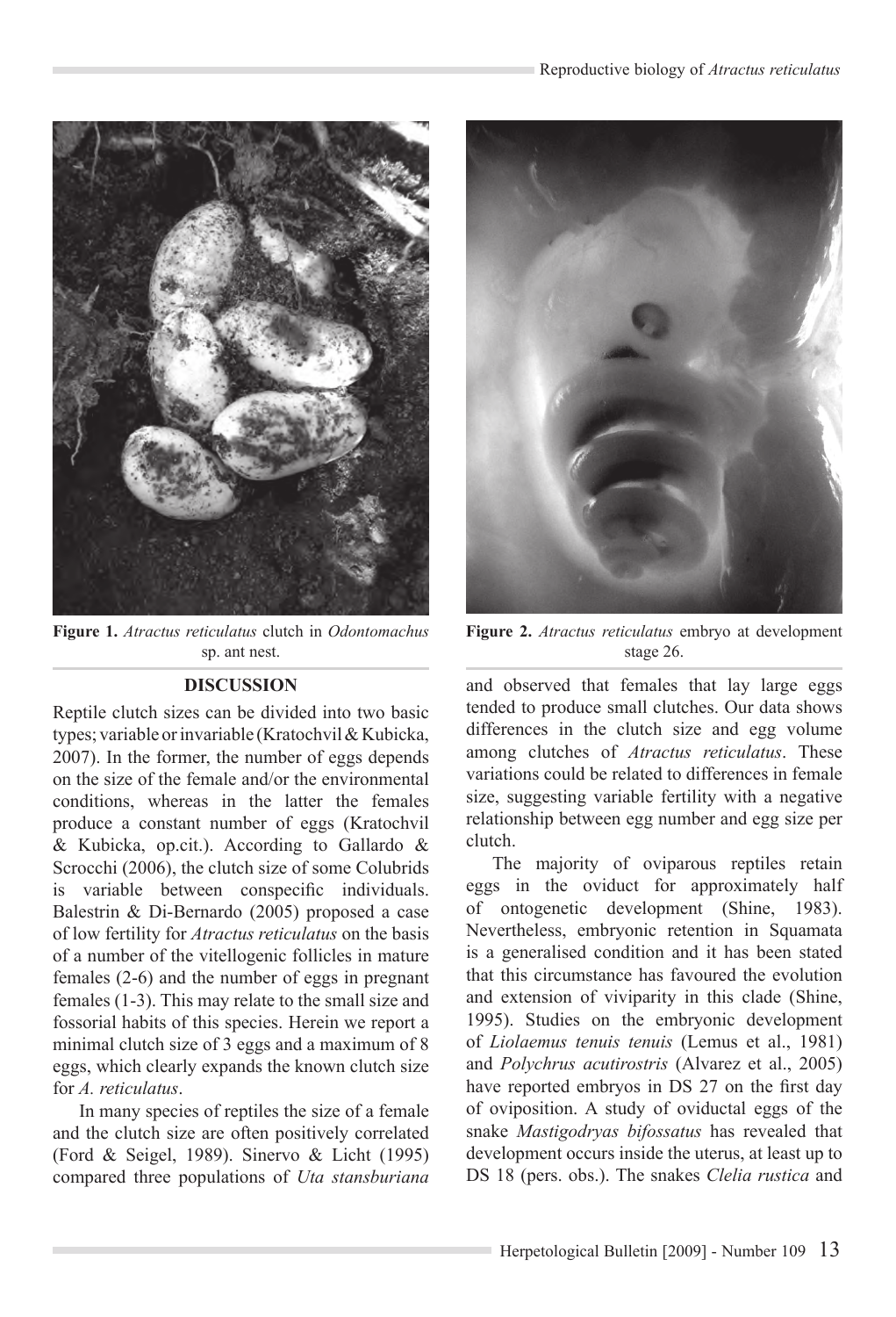

**Figure 3.** *Atractus reticulatus* embryo at development stage 35.



**Figure 4.** Advanced embryo of *Atractus reticulatus* prior to hatching.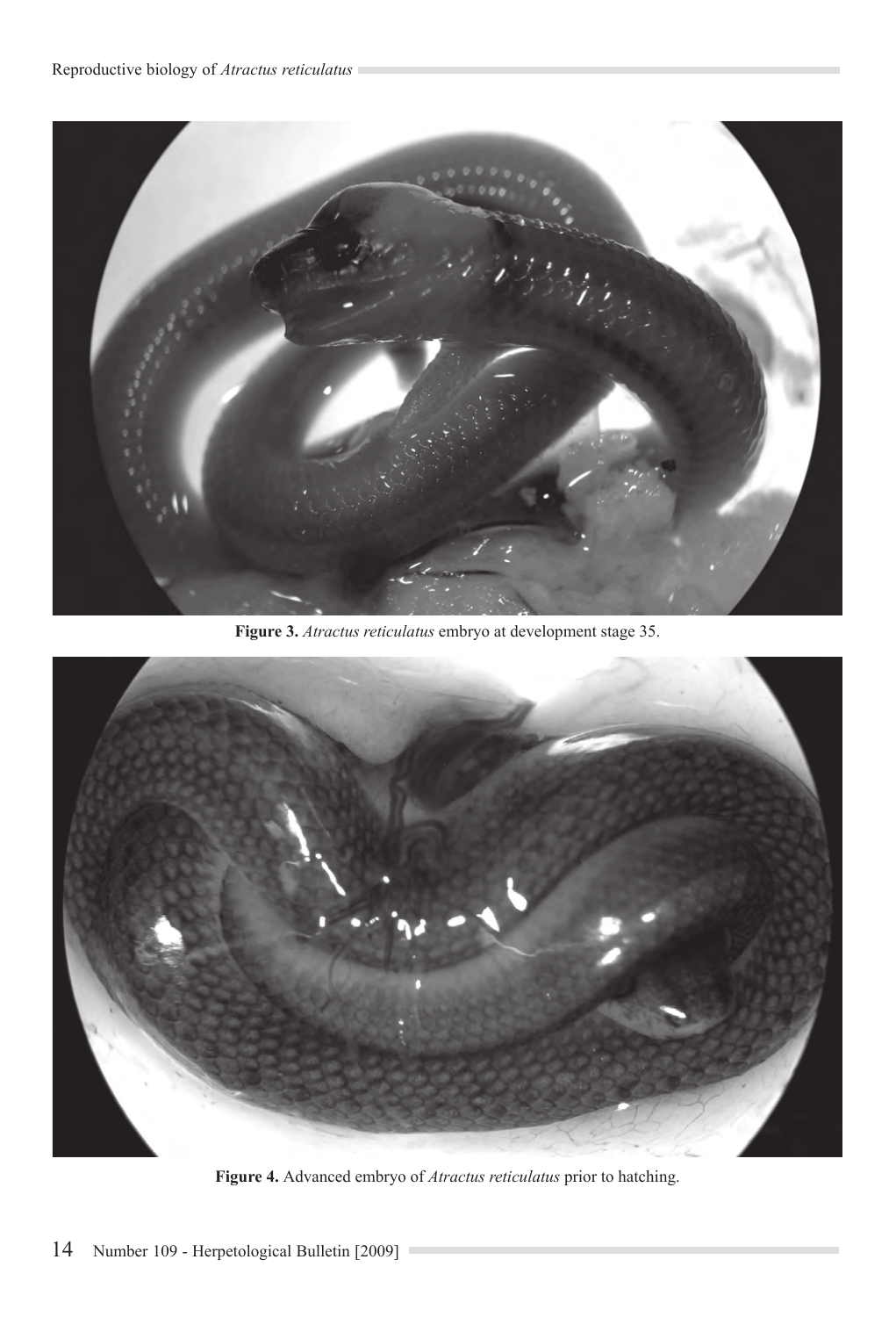*Liophis vanzolinii* egg's were analyzed a few hours after oviposition and contained embryos in DS 25 and 26 respectively (pers. obs.). This variable evidence possibly suggests, for these species, that long embryonic retention may be frequent within the Colubridae. If *Atractus reticulatus* shares this embryonic retention character, the period of oviposition could be estimated. In clutch  $# 3$ , embryos were in the early stages of development, indicating recent oviposition, and were deposited by the end of December. By this time, embryos from clutches # 1 and 2 were in advanced development stages, thus we were able to predict that these eggs were deposited by the end of November. This information concurs with Balestrin & Di-Bernardo (2005) for *A. reticulatus* from the south of Brazil, where they observed eggs of this species seasonally from November until January. Data relating to embryonic condition at the moment of oviposition is scant and is a factor not always taken into account in reproductive biology studies.

We consider this information herein to be a useful tool for rough estimation of oviposition period and for furthering knowledge of the reproductive pattern of reptiles.

Fisher & Bennett (1999) hypothesized that in natural stable populations the ratio of sexes would be 1:1. The bias towards females, known for many turtle and crocodile populations, has been related to temperature dependant sex determination (Bull & Charnov, 1989), although this deviation has not yet been clearly explained in other reptile groups (Freedberg & Wade, 2001). The differences observed in proportion of sexes between and within the clutchtes in this study are interesting but we do not have substantial data with which to replicate observations and speculate about this factor.

The associations between reptiles and arthropods have been commonly characterised as a predator-prey relationship. Snakes of the families Colubridae, Elapidae and Leptotyphlopidae, and lizards of the family Teiidae and some Amphisbaenidae, live in nests of leaf-cutting ants of the *Acromyrmex* and *Atta* genus. In some circumstances they also use these nests as oviposition sites for incubation (Vaz-Ferreira et al., 1970, 1973; Agosti et al., 2000). A similar relationship of this kind could be postulated for *Atractus reticulatus* and *Odontomachus* spp. ants. These ants usually build their nests at ground level, in layers of fallen leaves, earth and decomposed wood or under trunks and stones (Fernandez, 2003). Such refugia would seem suitable for the development of the snake embryos. This is most likely due to the microclimatic conditions that facilitate a warm and humid environment that would possibly be more moisture retentive compared with the external ambient environment. This relationship invites further study. Additional data about the seasonal variations of the reproductive system and ontogenetic studies in *Atractus reticulatus* would greatly contribute to knowledge of its reproductive biology and ontogenetic development.

## **ACKNOWLEDGEMENTS**

We thank Lic. Alejandra Hernando and Dr. Maximiliano Tourmente for their suggestions and corrections of this manuscript. We also thank the Editor for improvements to the text.

### **REFERENCES**

- Agosti, D., Majer, J D., Alonso, L.E. & Schultz, T.R. (2000). *Ants, Standard Methods for Measuring Biodiversity*. Washington, DC: Smithsonian Institution Press. 280 pp.
- Álvarez, B.B., Rey, L. & Cei, J.M. (1992). A new subspecies of the *reticulatus* group, genus *Atractus*, from southeastern south America (Serpentes: Colubridae). *Boll. Mus. Reg. Sci. Nat. - Torino* **10** (2), 249-256.
- Álvarez, B.B., Lions, M. L. & Calamante, C. C. (2005). Biología reproductiva y desarrollo del esqueleto de *Polychrus acutirostris* (Reptilia: Iguanidae). *Facena* **21**, 3-27.
- Balestrin, R.L. & Di Bernardo, M. (2005). Reproductive biology of *Atractus reticulatus* (Boulenger, 1885) (Serpentes: Colubridae) in southern Brazil. *Herpetol. Journal* **15**, 195-199.
- Bull, J.J. & Charnov, E. L. (1988). How fundamental are Fisherian sex ratios? *Oxford Surveys in Evol. Biol.* **5**, 96–135.
- Carrerira, S., Meneghel, M. & Achaval, F. (2005). *Reptiles de Uruguay. Montevideo*, Uruguay: Universidad de la República Facultad de Ciencias. 639 pp.